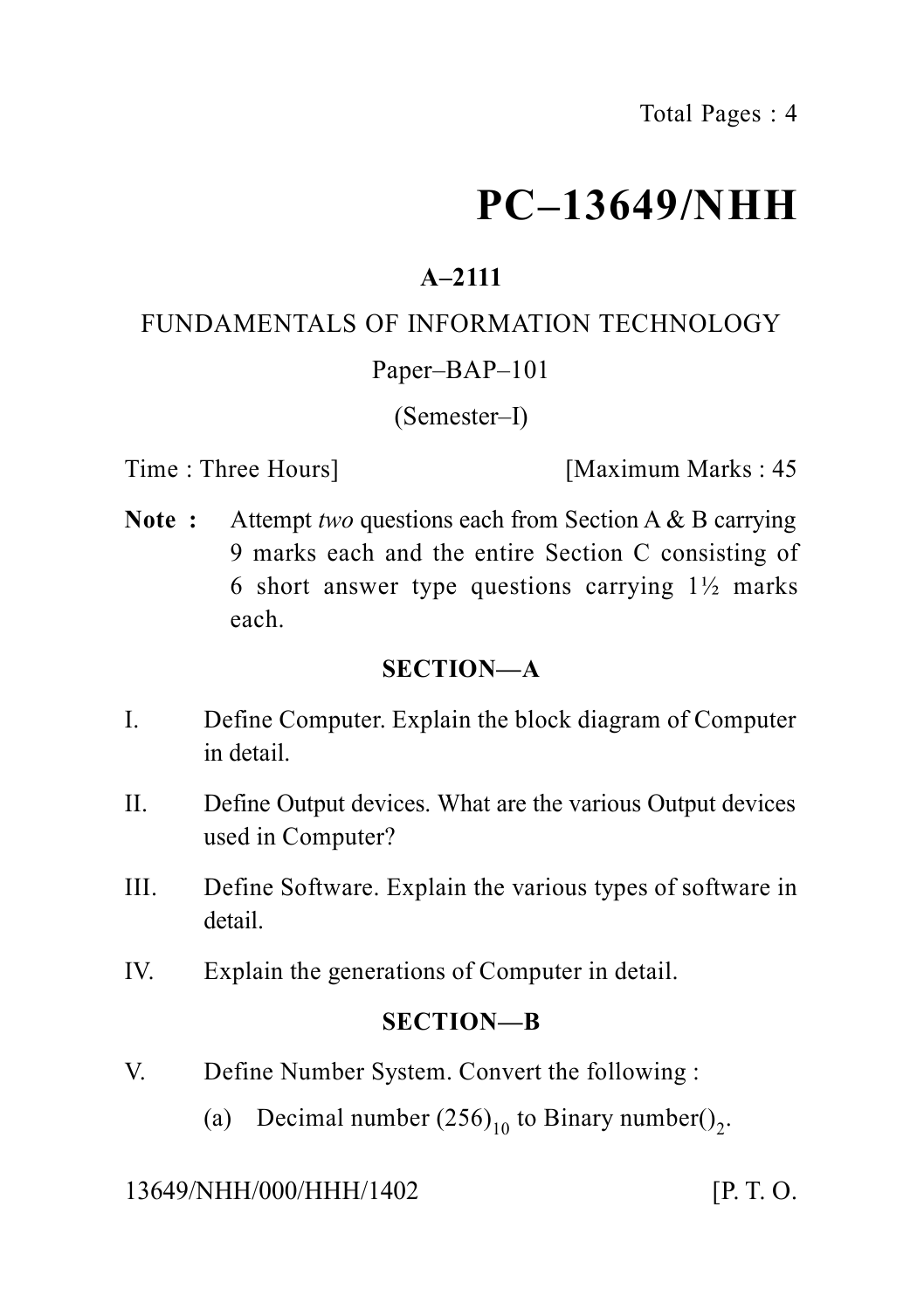- (b) Binary number  $(110110001)_2$  to hexadecimal number $()$ <sub>16</sub>.
- (c) Decimal number  $(1071)_{10}$  to octal()<sub>8</sub>.
- VI. Define Computer Network. Explain in detail the various types of topologies in detail.
- VII. Explain the Applications of IT in the following :
	- (a) IT in Education and Training.
	- (b) IT in Science and Technology.
- VIII. Explain the following :
	- (a) IP Address.
	- (b) Domain Name
	- (c) Internet Service Provider.

## **SECTION—C**

## **(Compulsory Question)**

- IX. Write brief answers of the following :
	- 1. Define Printers.
	- 2. Define ROM.
	- 3. Define Desktop Computer.
	- 4. Define E-Commerce.
	- 5. BCD code.
	- 6. Define Internet Security.

## 13649/NHH/000/HHH/1402 2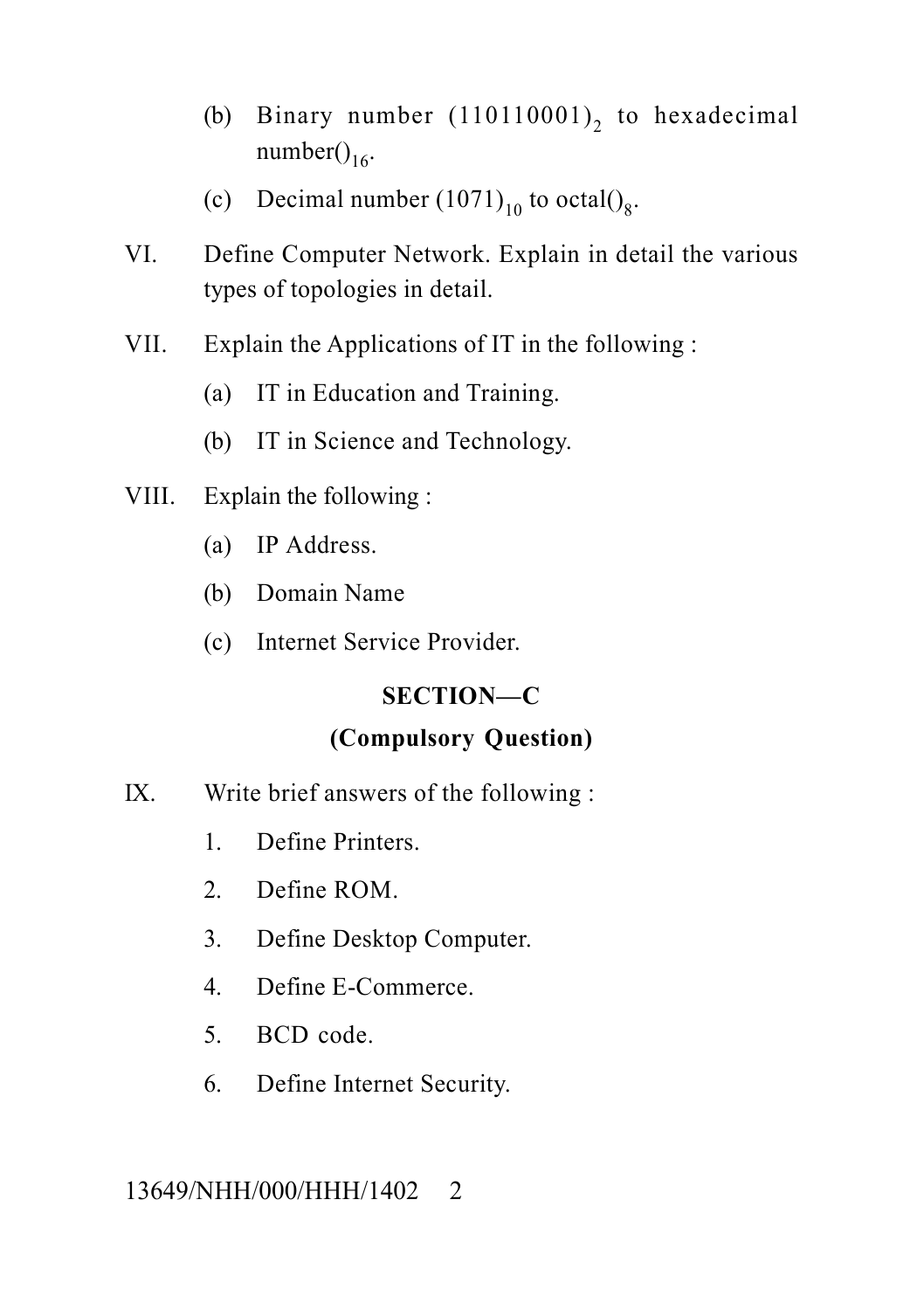PUNJABI VERSION<br>ਨੋਟ : ਭਾਗ A ਅਤੇ B ਵਿਚੋਂ *ਦੋ–ਦੋ* ਪ੍ਰਸ਼ਨ ਕਰੋ। ਹਰੇਕ ਪ੍ਰਸ਼ਨ ਦੇ<br>9 ਅੰਕ ਹਨ। ਭਾਗ C ਸਾਰਾ ਕਰੋ। ਇਸ ਵਿਚ 6 ਸੰਖੇਪ ਉੱਤਰ<br>ਵਾਲੇ ਪਸ਼ਨ 1½-1½ ਅੰਕਾਂ ਦੇ ਹਨ। PUNJABI VERSION<br>ਭਾਗ A ਅਤੇ B ਵਿਚੋਂ *ਦੋ–ਦੋ* ਪ੍ਰਸ਼ਨ ਕਰੋ। ਹਰੇਕ ਪ੍ਰਸ਼ਨ ਦੇ<br>9 ਅੰਕ ਹਨ। ਭਾਗ C ਸਾਰਾ ਕਰੋ। ਇਸ ਵਿਚ 6 ਸੰਖੇਪ ਉੱਤਰ<br>ਵਾਲੇ ਪ੍ਰਸ਼ਨ 1½-1½ ਅੰਕਾਂ ਦੇ ਹਨ। **ਨੋਟ :** ਭਾਗ A ਅਤੇ B ਵਿਚੋਂ *ਦੋ–ਦੋ* ਪ੍ਰਸ਼ਨ ਕਰੋ। ਹਰੇਕ ਪ੍ਰਸ਼ਨ ਦੇ<br>9 ਅੰਕ ਹਨ। ਭਾਗ C ਸਾਰਾ ਕਰੋ। ਇਸ ਵਿਚ 6 ਸੰਖੇਪ ਉੱਤਰ<br>ਵਾਲੇ ਪੁਸ਼ਨ 1½-1½ ਅੰਕਾਂ ਦੇ ਹਨ।

#### ਭਾਗ $-A$

- ਵਾਲੇ ਪ੍ਰਸ਼ਨ 1½-1½ ਅੰਕਾਂ ਦੇ ਹਨ।<br>**ਭਾਗ—A**<br>I. ਕੰਪਿਊਟਰ ਦੀ ਪਰਿਭਾਸ਼ਾ ਦਿਓ। ਕੰਪਿਊਟਰ ਦੇ ਬਲਾਕ<br>ਰੇਖਾ–ਚਿੱਤਰ ਦੀ ਵਿਸਥਾਰ ਵਿਚ ਵਿਆਖਿਆ ਕਰੋ। ਕੰਪਿਊਟਰ ਦੀ ਪਰਿਭਾਸ਼ਾ ਦਿਓ। ਕੰਪਿਊਟਰ ਦੇ ਬਲਾਕ<br>ਰੇਖਾ-ਚਿੱਤਰ ਦੀ ਵਿਸਥਾਰ ਵਿਚ ਵਿਆਖਿਆ ਕਰੋ।<br>ਨਿਕਾਸ ਢੰਗਾਂ (Output devices) ਦੀ ਪਰਿਭਾਸ਼ਾ ਦਿਓ। ਕੰਪਿਊਟਰ<br>ਵਿਜ ਵਰਤੇ ਜਾਂਦੇ ਵੱਖ-ਵੱਖ ਨਿਕਾਸ ਢੰਗ ਕਿਹੜੇ ਹਨ?
- I. ਕੰਪਿਊਟਰ ਦੀ ਪਰਿਭਾਸ਼ਾ ਦਿਓ। ਕੰਪਿਊਟਰ ਦੇ ਬਲਾਕ<br>ਰੇਖਾ-ਚਿੱਤਰ ਦੀ ਵਿਸਥਾਰ ਵਿਚ ਵਿਆਖਿਆ ਕਰੋ।<br>II. ਨਿਕਾਸ ਢੰਗਾਂ (Output devices) ਦੀ ਪਰਿਭਾਸ਼ਾ ਦਿਓ। ਕੰਪਿਊਟਰ<br>ਵਿਚ ਵਰਤੇ ਜਾਂਦੇ ਵੱਖ-ਵੱਖ ਨਿਕਾਸ ਢੰਗ ਕਿਹੜੇ ਹਨ? ਨਿਕਾਸ ਢੰਗਾਂ (Output devices) ਦੀ ਪਰਿਭਾਸ਼ਾ ਦਿਓ। ਕੰਪਿਊਟਰ<br>ਵਿਚ ਵਰਤੇ ਜਾਂਦੇ ਵੱਖ-ਵੱਖ ਨਿਕਾਸ ਢੰਗ ਕਿਹੜੇ ਹਨ?<br>ਸਾਫਟਵੇਅਰ ਦੀ ਪਰਿਭਾਸ਼ਾ ਦਿਓ। ਸਾਫਟਵੇਅਰ ਦੀਆਂ ਵੱਖ-ਵੱਖ<br>ਕਿਸਮਾਂ ਦੀ ਵਿਸਥਾਰ ਵਿਚ ਵਿਆਖਿਆ ਕਰੋ। III. swPtv yAr dI pirBwSw idE[ swPtv yAr dIAW v `K-v `K
- IV. k Mipa Utr dIAW pIVIAW dI ivsQwr ivc ivAwiKAw kr o[
- ਕੰਪਿੳਟਰ ਦੀਆਂ ਪੀੜੀਆਂ ਦੀ ਵਿਸਥਾਰ ਵਿਚ ਵਿਆਖਿਆ ਕਰੋ।

#### <u>ਭਾਗ—B</u>

- IV. ਕੰਪਿਊਟਰ ਦੀਆਂ ਪੀੜੀਆਂ ਦੀ ਵਿਸਥਾਰ ਵਿਚ ਵਿਆਖਿਆ ਕਰੋ।<br>**ਭਾਗ—B<br>V. ਨੰਬਰ ਪ੍ਰਣਾ**ਲੀ ਦੀ ਪਰਿਭਾਸ਼ਾ ਦਿਓ। ਹੇਠ ਲਿਖਿਆਂ ਨੂੰ ਬਦਲੋ :<br>(a) ਡੈਸੀਮਲ ਨੰਬਰ (256)<sub>10</sub> ਤੋਂ ਦੂਹਰੇ (Binary) ਨੰਬਰ()<sub>2</sub>.
	- **ਭਾਗ—B<br>ਨੰਬਰ ਪ੍ਰਣਾਲੀ ਦੀ ਪਰਿਭਾਸ਼ਾ ਦਿਓ। ਹੇਠ ਲਿਖਿਆਂ** ਨੂੰ ਬਦਲੋ :<br>(a) ਡੈਸੀਮਲ ਨੰਬਰ (256)<sub>10</sub> ਤੋਂ ਦੂਹਰੇ (Binary) ਨੰਬਰ()<sub>2</sub>.<br>(b) ਦੂਹਰੇ ਨੰਬਰ (110110001)<sub>2</sub> ਤੋਂ ਹੈਕਸਾਡੈਸੀਮਲ ਨੰਬਰ()<sub>16</sub>. (a) ਡੈਸੀਮਲ ਨੰਬਰ (256)<sub>10</sub> ਤੋ<sup>:</sup> ਦੁਹਰੇ (Binary) ਨੰਬਰ()<sub>2</sub>.
	-
	- (c) ਡੈਸੀਮਲ ਨੰਬਰ  $(1071)_{10}$  ਤੋਂ ਔਕਟਲ $()_{8}$ .
- ਨੰਬਰ ਪ੍ਰਣਾਲੀ ਦੀ ਪਰਿਭਾਸ਼ਾ ਦਿਓ। ਹੇਠ ਲਿਖਿਆਂ ਨੂੰ ਬਦਲੋ :<br>(a) ਡੈਸੀਮਲ ਨੰਬਰ (256)<sub>10</sub> ਤੋਂ ਦੂਹਰੇ (Binary) ਨੰਬਰ()<sub>2</sub>.<br>(b) ਦੂਹਰੇ ਨੰਬਰ (110110001)<sub>2</sub> ਤੋਂ ਹੈਕਸਾਡੈਸੀਮਲ ਨੰਬਰ()<sub>16</sub>.<br>(c) ਡੈਸੀਮਲ ਨੰਬਰ (1071)<sub>10</sub> ਤੋਂ ਅੋਕਟਲ()<sub>8</sub>.<br>ਕੰਪਿਊਟਰ (b) ਦੂਹਰੇ ਨੰਬਰ $(110110001)_2$ ਤੋਂ ਹੈਕਸਾਡੈਸੀਮਲ ਨੰਬਰ $O_{16}$ .<br>(c) ਡੈਸੀਮਲ ਨੰਬਰ $(1071)_{10}$ ਤੋਂ ਔਕਟਲ $O_8$ .<br>VI. ਕੰਪਿਊਟਰ ਨੈਟਵਰਕ ਦੀ ਪਰਿਭਾਸ਼ਾ ਦਿਓ। ਸਥਾਨ ਵਿਗਿਆਨਾਂ<br>ਦੀਆਂ ਵੱਖ–ਵੱਖ ਕਿਸਮਾਂ ਦੀ ਵਿਸਥਾਰ ਵਿਚ ਵਿਆਖਿਆ ਕਰੋ। (c) ਡੈਸੀਮਲ ਨੰਬਰ $(1071)_{10}$ ਤੋਂ ਔਕਟਲ $()_8$ .<br>ਕੰਪਿਊਟਰ ਨੈਟਵਰਕ ਦੀ ਪਰਿਭਾਸ਼ਾ ਦਿਓ। ਸਥਾਨ ਵਿਗਿਆਨਾਂ<br>ਦੀਆਂ ਵੱਖ-ਵੱਖ ਕਿਸਮਾਂ ਦੀ ਵਿਸਥਾਰ ਵਿਚ ਵਿਆਖਿਆ ਕਰੋ।<br>NHH/000/HHH/1402 3 [P.T.O.